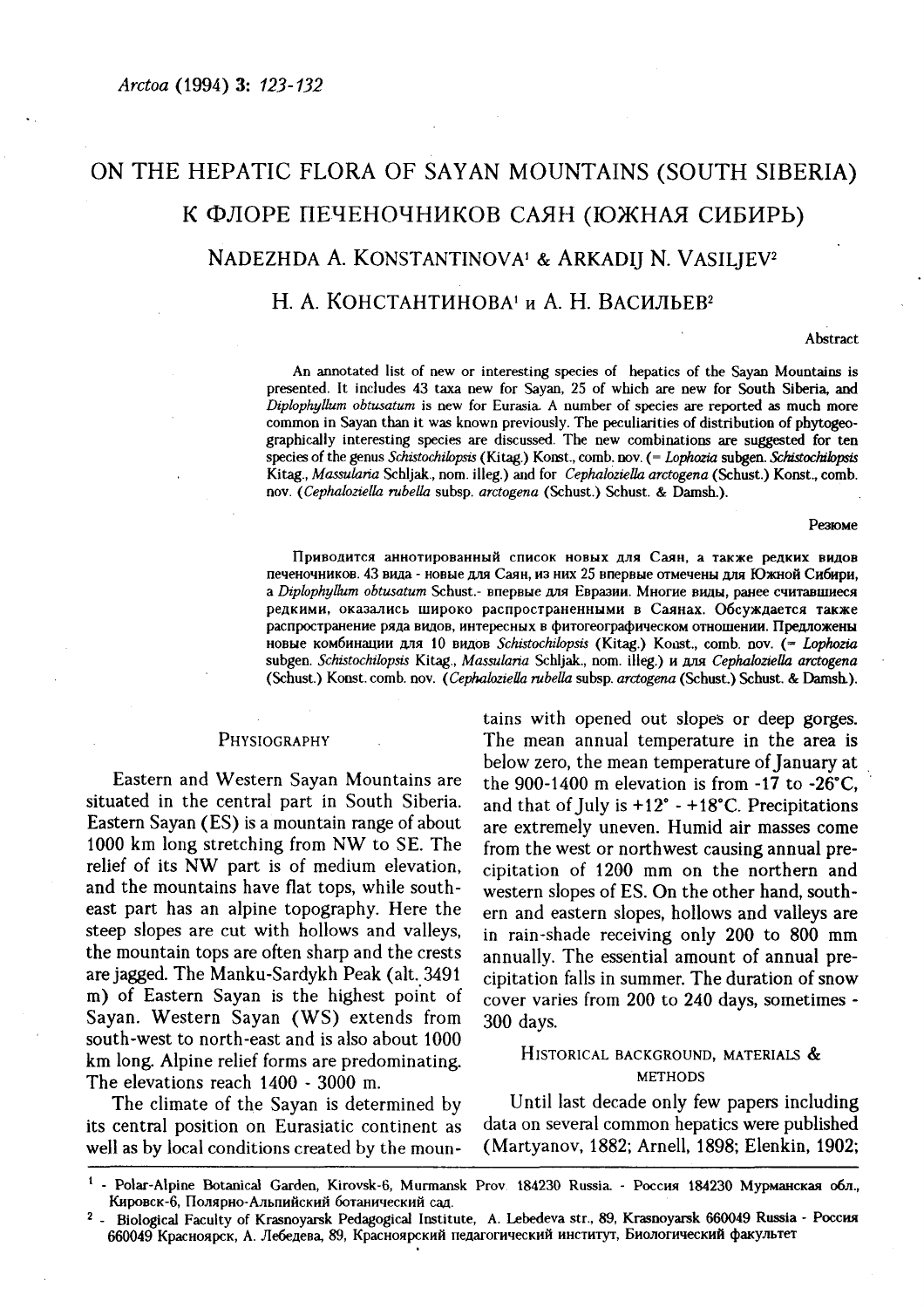

Fig. 1. Map of Western Sayan (Западный Саян) and Eastern Sayan (Восточный Саян) with the collecting localities: 1 - Nature Reserve State "Stolby" Заповедник "Столбы";

2 - Sayano-Shushenskiy Nature Reserve, Range Khemchikskij 3 - Range Kulumys, Range Oiskij, Malyi Kebezh River, Medvezh'ya and Olenya Rechka 4 - Karasibo (Kharasip) River and Karasu River 5 - Ona River, Malyi On River and Bolshoi On River 6 - Range Ergak-Torgak-Taiga 7 - Sisim River near railway stations Shchetinkino and Kazyr 8 - Vala Range, Kryzhina Range, Grandioznyi Peak, Mezhdurechnoe Lake, Prochodnaya River 9 Topografov Peak, Upper Tissa River Саяно-Шушенский заповедник, хр. Хемчикский. - хр. Кулумыс, хр. Ойский, р. Малый Кебеж, Медвежья и Оленья Речка рр. Карасибо (Харасип) и Карасу рр. Она, Малый Он, Большой Он - хр. Ергак-Торгак-Тайга р. Сисим близ ж. д. ст. Щетинкино и Казыр хр. Вала, хр. Крыжина, пик Грандиозный, оз. Междуреченское, р. Проходная. пик Топографов, верховья р. Тисса

Brotherus & Savicz, 1932; Kaalas, 1918; Savicz-Ljubitskaya, 1961). Later the knowledge of the hepatics from South Siberia and Sayan particularly was greatly contributed and summarized by Vana (1988). Recently Vasiljev (1992) published the moss and hepatic flora of Nature Reserves "Stolby" and "Sayano-Shushenskij" which are situated in Eastern and Western Sayan respectively.

The present paper is based on the determinations of the specimens collected mainly by A.N. Vasiljev in the course of his extensive field research in Sayan (Fig. 1). Some specimens collected by L. V. Bardunov together with Vasiljev as well as A. E. Sonnicova (indicated in the list of species as L. B. and A. S. respectively) were also studied. Determinations of Vasiljev were revised by the senior author and some taxa published by Vasiljev (1992) were excluded. About 700 herbarium specimens have been determined, and many interesting species were found. In the following list the new taxa for South Siberia and Sayan are presented, as well as some rare species or species previously considered as rare. The species in the list are arranged according Schljakov (1976, 1979-1982), the nomenclature is based on that in Konstantinova & al. (1992), with exception of some changes mentioned below.

As it was found by R. Grolle (pers. corresp.), the name *Massularia* was validated for a genus of vascular plants (Rubiaceae) earlier, than for the genus of hepatics, and therefore is inapplicable to the latter. In some modern studies this genus is regarded as subgenus *Schistockilopsis*  Kitag. of the genus *Lophozia* (cf. Schuster, 1988; Bisang, 1991). However, we believe that it is more convenient to work with small genera and follow Schljakov (1972, 1985) that this subgenus to be treated as separate genus.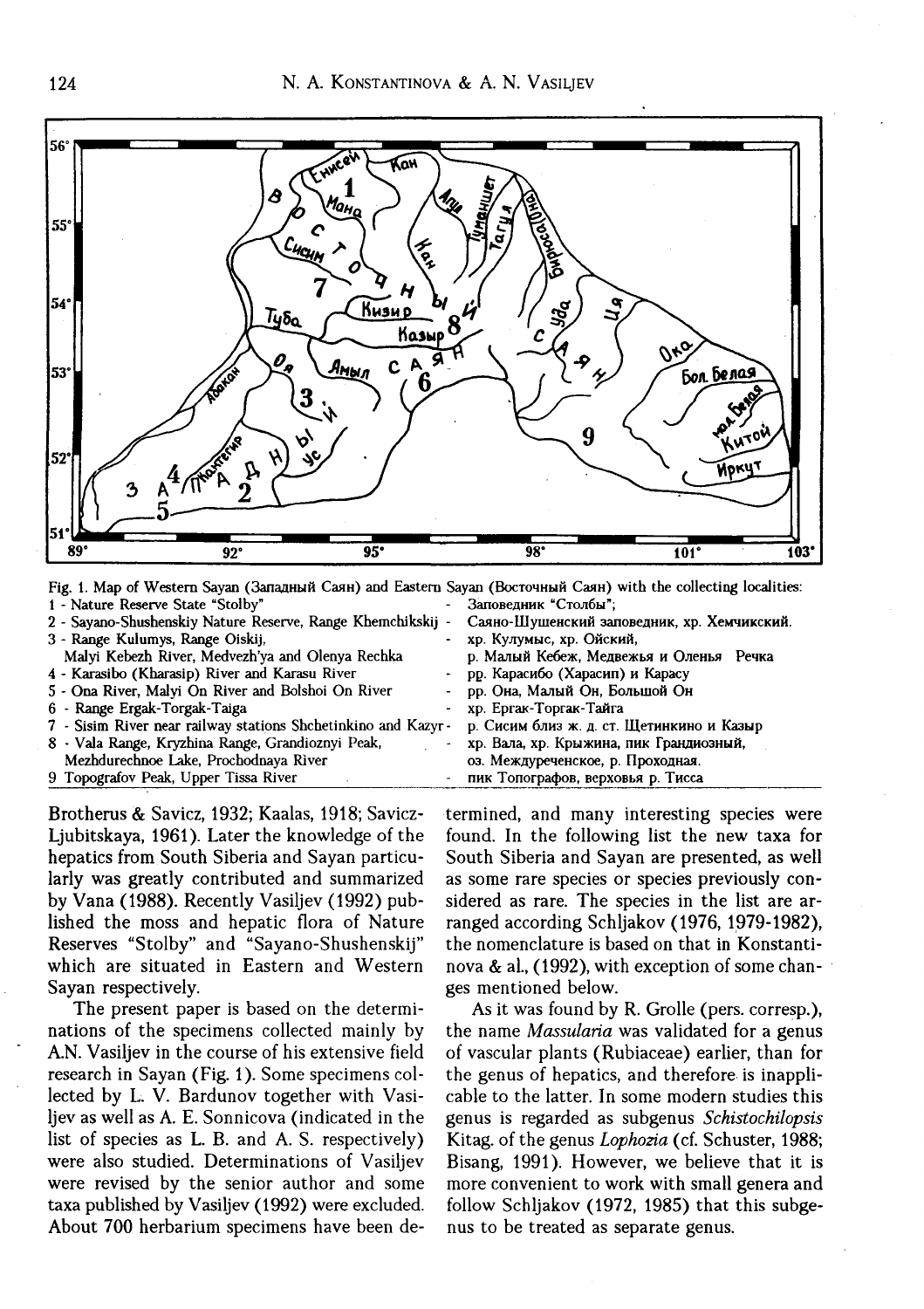**Schistochilopsis** (Kitag.) Konst., comb. nov. - *Lophozia* subg. *Schistochilopsis* Kitag. J. Hattori Bot. Lab. 28: *289.* 1965; *Lophozia* subgen. *Massula* K. Muell., Ber. Deutsche Bot. Ges., 57: *341.* 1939, *пот. nud:, Massula* (K. Muell.) Schljak. - Nov. Syst. Plant. Non Vase. 9: *314.*  1972, *пот. illeg:, Massularia* Schljak. - Nov. Syst. Plant. Non Vase. 22: *232.* 1985, *пот. illeg.,* non (K. Schum.) Hoyle in Burtt Davy et Hoyle, Check-Lists For. Trees and Schubs Brit. Emp., No.3, Draft Descr. Check-List Gold Coast: 110. 1937.

Type species: *Lophozia cornuta* (Steph.) Hatt.

As a consequence the names of all species of this genus should be changed as follows:

**S. cornuta** (Steph.) Konst., comb. nov. - *Schistochila cornuta* Steph., Spec. Hep. 4: *84.*  1909.

**S. capitata** (Hook.) Konst., comb. nov. - *Jungermannia capitata* Hook., Brit. Jungerm.: tab. 80. 1816.

**S. laxa** (Lindb.) Konst., comb. nov. *-Jungermannia laxa* Lindb., Acta Soc. Sci. Fenn. 10: *529.* 1875.

**S. grandiretis** (Lindb.) Konst., comb, nov.- *Jungermannia grandiretis* Lindb. in Kaal., Nyt.. Mag. Naturvid. 33: *322.* 1893.

**S. nakanishii** (Inoue) Konst., comb. nov. - *Lophozia nakanishii* Inoue, Bull. Natl. Sci. Mus. (Tokyo) 9: *37.* 1966.

**S. incisa** (Schrad.) Konst., comb. nov. - *Jungernannia incisa* Schrad., Syst. Samml. Krypt. Gew. 2: 5. 1796.

**S. opacifolia** (Meyl.) Konst., comb. nov. - *Lophozia opacifolia* Culm ex Meyl., Hep. Suisse: *174.* 1924.

**S. hyperarctica** (Schust.) Konst., comb. nov. - *Lophozia hyperarctica* Schust., Canad. J. Bot. 39: *967.* 1961.

**S. elegans** (Schust.) Konst., comb. nov. - *Lophozia excisa* (Dicks.) Dum. var. *elegans*  Schust., Hep. Anthoc. North Amer. 2: *522.* 1969; *Massula elegans* (Schust.) Schljak. Pechenochnye mkhi Severa SSSR, 3: *68.* 1980, nom. illeg.

S. **setosa** (Mitt.) Konst., comb. nov. *-Jungermannia setosa* Mitt. - J. Proc. Linn. Soc, Bot. 5: *92.* "1861" 1860.

# ANNOTATED LIST OF HEPATICS RARE OR NEW TO SAYAN MOUNTAINS

In the following list taxa new for Sayan are marked

by a single asterisk, and those new for South Siberia - by a double asterisk. The main collecting localities are shown on the map (Fig.l) and mentioned in the text under the same number with following detailization of each locality. Voucher specimens are deposited in the Herbarium of Krasnoyarsk State University" and in the Herbarium of Polar-Alpine Botanical Garden of Kola Science Center of Russian Academy of Sciences (KPABG).

**\*Aneura pinguis** (L.) Dum. - ES, 8: Mezhdurechnoe Lake, timberline, brook bank, a few plants among *Saccobasis polita* (5.VIII.1989).

**\*Riccardia latifrons** (Lindb.) Lindb. - WS, 2: lower course of Golaya River, in *Picea obovata - Pinus sibirica* forest (17.VII.1986).

**Bazzania bidentula** (Steph.) Steph. - WS, 2: mouth of Malaya Golaya River, ca. 1100 m, *Picea obovata - Pinus sibirica* forest, on decaying wood (26VII.1986). The distribution of this species was discussed by Vana & Soldan (1985) who cited the ES as the western and northern limit of this species. The locality in WS extends further its western limit.

**\*Calypogeia suecica** (H. Arnell et J. Perss.) K. Muell. - ES, 7: dark coniferous forest, on logs, associated with *Crossocalyx hellerianus, Cephalozia connivens, Scapania apiculata, Ptilidium pulcherrimum*  (13.VII.1989). There are many gemmiparous shoots as well as some plants with marsupium without any trace of anteridium in specimens. Plants pellucid to pale yellowish and pale brownish, small, about 1 mm wide and 4-7 mm long, middle leaf cells averaging 25-27 (30) um. The locality in Sayan is the second in Siberia. The first and easternmost Asiatic locality of this "by no means a rarity of mountains in central and north Europe and north America" is in the surroundings of Baikal Lake (Vana *&* Soldan, 1985).

**\*Iwatsukia jishibae** (Steph.) Kitag. - WS, 2: Ala-Jan River, on decaying wood, associated with *Anastrophyllum michauxii* and *Lepidozia reptans*  (27.VII.1987). Many plants with perianths, male plants and a few sporophytes are presented in the specimen. Plants have numerous flagellae, relatively remote leaves, characteristic shape of leaves and female bracts, pellucid cells with walls markedly thick, and with many distinct "Tangl's canals". However, our plants differ from previous descriptions of the species in larger underleaves which are often deeply bilobed with each lobe up to 10 cells in length and 1- 2 cells in width (cf. Schuster, 1968). Androecia on short, ventral-intercalary branches and intercalary on leading axis, spicate, of 3 (4) pairs of closely imbricate bracts larger than leaves in size (300-420 x 350- 490 um), bracts bilobed like leaves, but usually with a discrete antical third lobe or tooth, 1-androus (Fig.2). Anteridial body subglobular, stalk 2-seriate. Capsule oblong-ovoid (most of capsules were open),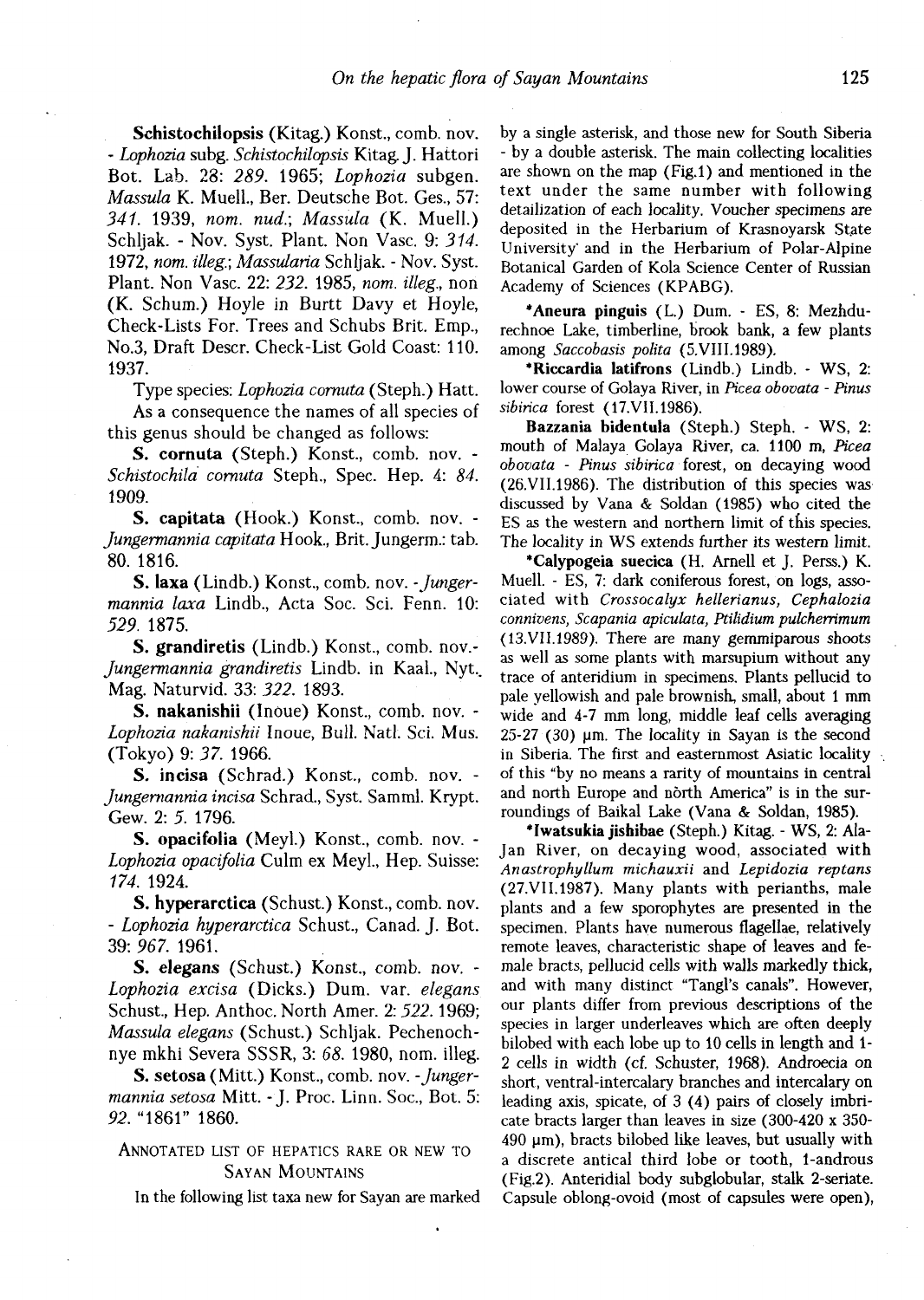

Fig. 2. *Iwatsukia jishibae*  (Steph.) Kitag.l- Part of sterile shoot; 23- Male bracts; 4-7 - Leaves; 8 - Female bract

4-valved to base, valves 2-stratose. Elaters 2-spiral, 6-7  $\mu$ m in diam.; spores small (8-11  $\mu$ m), 1-celled, finely verruculose. This very rare species was previously known only from Japan, Himalaya, Costa Rica, Mauritius, Reunion and Seychelles, and Papua New Guinea (Vana & Piippo, 1989), but recently J. Vana has found it in Altai Mts. (Konstantinova & al. 1992). Our locality is the second in Russia.

**\*Pleurocladula albescens** (Hook.) Grolle - WS, 5: Upper Malyi On River, rock-field, on brook bank, dominated in mats (5.VII.1968, L.B.).

**\*\*Cephalozia connivens** (Dicks.) Lindb. - ES, 7: dark coniferous forest, on log, associated with *Crossocalix hellerianus, Calypogeia suecica, Scapania apiculata, Ptilidium pulcherrimum* (13.VII.1989).

**"Cephaloziella arctogena** (Schust.) Konst., comb. nov. *{Cephaloziella rubella* var. *arctogena*  Schust., in Schuster & Damsholt, Meddel. om Gronland 199(1): *314,* 1974) - WS, 2: Upper Bolshaya Ura River, alt. 1100 m, in *Larix + Betula* shrubby and herbaceous forest, among *Dicranum fragilifolium*  Lindb., *Crossogyna autumnalis.* In the specimen studied were many paroicous and some heteroicous plants, as well as some plants with mature sporophytes. Paroicous inflorescence, small cells (at lobe bases mostly 9-11 um), spores of 7-9 um, distinct underleaves and red or brown secondary pigmentation place our specimen in *C. arctogena.* But the cells of perianth mouth are a little longer than those described previously; averaging 9-11 x 34-43 (49) um (Fig.3), not 7-8 x 25-38 (40) um (Schuster, 1980, 1988; Damsholt and Long, 1983).

In the size of perianth mouth cells (as well as in paroicous inflorescence) the plants from Sayan approach to "very poorly understood" C. stellulifera (Schuster, 1980). They differ however from the latter in much smaller cells, presence of secondary pigmentation, and non-squarrose bract lobes. Furthermore, the cells of perianth mouth of studied plants are thin-walled and not free at their apices. This is not characteristic for *C. stellulifera. C. arctogena* was considered previously as an arctic subspecies of *С rubella* (Schuster, 1980; Potemkin, 1993). The finding in Sayans changes completely distributional pattern of this taxa and provides an additional argument to distinguish it as a separate species.

**\*\*C. divaricate** (Sm.) Schiffn. var. **divaricata** - ES, 8: Wala Range, *Pinus sibirica* forest, in ground vegetation, some plants among *Orthocaulis kunzeanus*  (7.VIII.1989). Earlier from Sayans var. *scabra* (M.A. Howe)" S. Arnell was known only (Vana & Soldan, 1985).

C. **divaricata** var. **scabra** (M. A. Howe) S. Arnell - ES, 1: mouth of Indei Stream, Mana River Valley, on cliffs, mixed with *Radula complanata* (26.VI.1984). Second record in ES.

**\*\*C. subdentata** Warnst. - WS, 2: Khemchikskij Range, northern slope, right bank of Aldy-Uzyk River, near trail, ca. 1590 m., among *Dicranum elongatum*  (l.VII.1983, A.S.).

**\*Orthocaulis floerkei** (F. Web. et Mohr) Buch in ground vegetation of forests, open woodlands, alpine meadows, sometimes on humus among rocks on rock-fields. Common both in WS and ES.

**\*Barbilophozia hatcheri** (Evans) Loeske - not rare in the ground vegetation of forest, in high mountains, on rock outcrops, among rocks on rock-field, etc. Both in WS and ES.

**\*\*Leiocolea gillmanii** (Aust.) Evans - WS, 3: Olenya Rechka, ca. 1400 m, on rocks in river bed, not submerged (18.VI.1968, L.B.); ES, 8: Kryzhina Range, alpine meadow, on boulders, associated with *Leiocolea heterocolpos, Scistochilopsis incisa, Blepharostoma trichophyllum* (6.VIII.1989), and in high mountains in cliff crevices, associated with *Scapania cuspiduligera, Blepharostoma trichophyllum, Preissia quadrata* (6. VIII.1989); Wala Range, brook bank, associated with *Scapania cuspiduligera, Blepharostoma*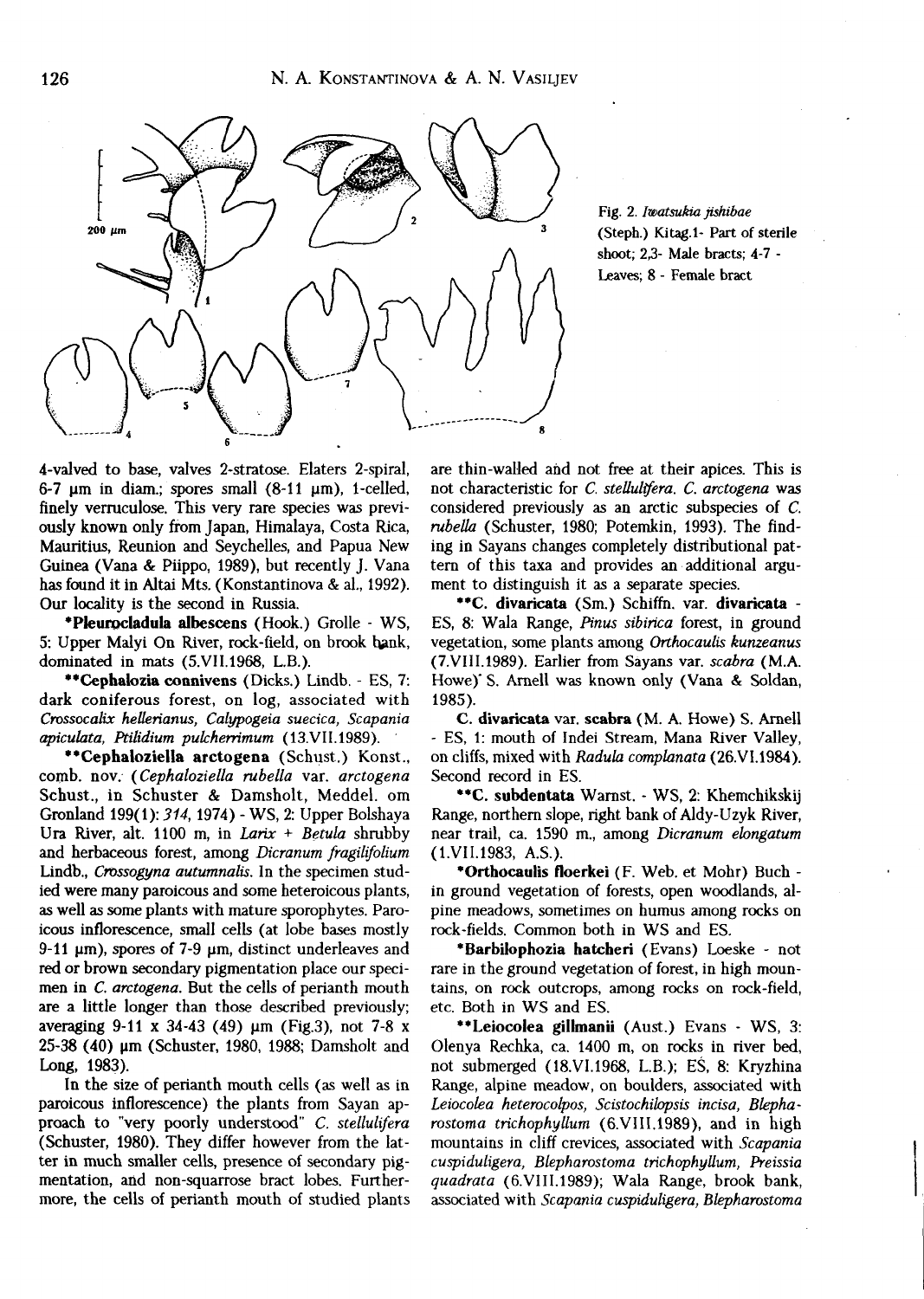

Fig. 3. *CephahzieUa arctogena* (Schust.) Konst. -1- Female bract and bracteole; 2-Underleaf; 3- Sector of perianth mouth

*trychophyttum, Рейха neesiana* (10.VIII.1991).

**"L. bantriensis** (Hook.) Joerg. - ES, 8: Kryzhina Range, high mountains, in crevices, associated with *Preissia quadrata, Scapania cuspiduligera, Jungermanniapumila, Blepharostoma trichophyllum* (6.VIII.1991).

**\*\*L. alpestris** (F.Web.) Isov. - ES, 1: near Inzhul Cordon, spruce forest with *Pinus sibirica,* on humus and rock (20.VI.1986).

**"Schistochilopsis grandiretis** (Lindb.) Konst. - ES, 8: Kryzhina Range, Upper Prokhodnaya River, on rocks at stream bank, associated with *Schistochilopsis opacifolia, Leiocolea heterocolpos, Tritomaria scitula, Solenostoma confertissimum, Lophozia major, Blepharostoma trichophyllum, Marchantia alpestris*  (2.VIII.1991).

\*\* **S. opacifolia** (Culm.) Konst. - ES, 8: Kryzhina Range, high mountains, on rocks, associated with *Gymnomitrion concinnatum, Lophozia sudetica, Marsupella boeckii* (6.VIII.1989) and Upper Prokhodnaya River, on rocks at stream bank, mixed with *Blepharostoma trichophyllum, Leiocolea heterocolpos, Tritomaria scitula, Solenostoma sphaerocarpum, Lophozia major* (2.VIII.1989).

**\*\*Lophozia major** (C. Jens.) Schljak. - WS, 5: Upper Malyi On River, mountain tundra, on brook bank, associated with *Solenostoma confertissimum, Orthocaulis quadrilobus, Cephalozia pleniceps, Blepharostoma trichophyllum, Lophozia confertifolia, Scapania cf. irrigua* (4.VII.1968, L.B.); ES, 8: Kryzhina Range, Upper Prokhodnaya River, on deposit substrate on rocks at stream bank, associated with *Tritomaria scitula, Schistochilopsis grandiretis, Leiocolea heterocolpos, Solenostoma confertissimum, Blepharostoma trichophyllum, Marchantia alpestris* (2.VIII.1991); on rocks at stream bank, associated with *Blepharostoma trichophyllum, Leiocolea heterocolpos, Tritomaria scitula, Schistochilopsis opacifolia, Solenostoma sphaerocarpum, Scapania sp.* (2.VIII.1989); 9: Upper Tissa River, on brook bank, some stems among *Scapania subalpina, Tritomaria quinquedentata, Blepharostoma trichophyllum, Leiocolea heterocolpos* (14.VIII.1990).

**\*L. sudetica** (Nees ex Hueb.) Grolle - WS, 2:

Upper Malaya Ura River, ca. 1750 m, at lake shore, with *Gymnocolea inflata, Nardia geoscyphus*  (26.VII.1987); ES, 9: Upper Tissa River, high mountains, on rock-field, in depressions (10.VIII.1990).

**\*\*Gymnocolea inflata** (Huds.) Dum. - WS, 2: Upper Malaya Ura River, ca.1750 m, at lake shore, in pure patches or associated with *Lophozia sudetica, Nardia geoscyphus* (26.VII.1987).

**"Tritomaria scitula** (Tayl.) Joerg. - ES, 8: Upper Prochodnaya River, on rocks, on stream bank, on deposit substrate, associated with *Schistochilopsis grandiretis, Leiocolea heterocolpos, Solenostoma confertissimum, Lophozia major, Blepharostoma trichophyllum, Marchantia alpestris* (2.VIII.1991); Wala Range, on brook bank, mixed with *Blepharostoma trichophyllum, Leiocolea heterocolpos* (7.VIII.1989).

**Anastrophyllum michauxii** (F. Web.) Buch - on decaying wood in dark coniferous forests, often with perianths, sometimes with sporophytes. Evidently not rare both in WS (1,5) and ES (8).

**\*\*Saccobasis po'lita** (Nees) Buch - ES, 8: Mezhdurechnoe Lake, timberline, on brook bank, female plants in pure tuft, plants with antheridia - mixed with mosses and *Aneura pinguis* (5.VIII.1989).

**\*\*Nardia geoscyphus** (De Not.) Lindb. - WS, 2: Upper Malaya Ura River, ca. 1750 m, at lake shore, associated with *Lophozia sudetica, Gymnocolea inflata*  (26.VII.1987); ES, 8: Kryzhina Range, high mountains, on cliff, associated with *Cephalozia pleniceps, Tritomaria quinquedentata, Blepharostoma trichophyllum, Leiocolea heterocolpos* (6.VIII.1989).

**\*\*Jungermannia pumila** With. - ES, 8: Kryzhina Range, high mountains, in crevices, associated with *Preissia quadrata, Scapania cuspiduligera, Leiocolea bantriensis, Blepharostoma trichophyllum* (6.VIII.1991), and on cliff, associated with *Blepharostoma trichophyllum, Solenostoma confertissimum* (6.VIII.1989).

**\*\*Solenostoma confertissimum** (Nees) Schljak. - WS, 5: Upper Malyi On River, on brook bank, associated with *Lophozia major, Orthocaulis quadrilobus, Cephalozia pleniceps, Blepharostoma trichophyllum* var. *brevirete, Lophozia confertifolia,*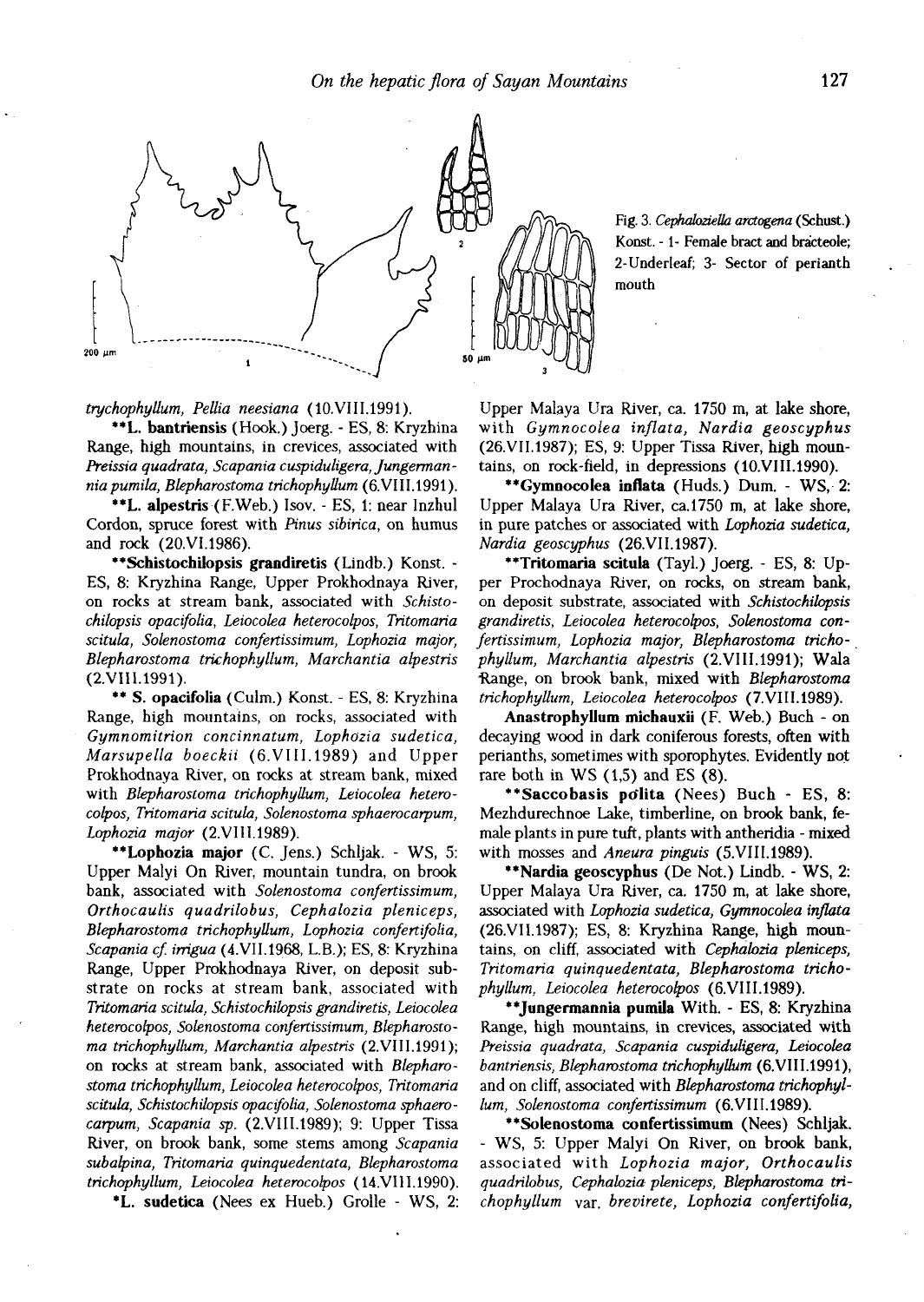

Fig. 4. *Diplophyllum obtusatum* Schust. 1-2 - Sectors of perianth mouth; 3-4 Leaves.

*Scapania* cf. *irrigua* (4.VII.1968, L.B.); 3: near Olenya Rechka, ca. 1400 m, on rocks in stream, some stems among *Plectocolea obovata, Leiocolea gillmanii*  (18.VI.1968, L.B.); ES, 8: Upper Prokhodnaya River, on stream bank, on deposit substrate, on rocks, among *Schistochilopsis opacifolia, S. grandiretis, Leiocolea gillmanii, Tritomaria scitula, Lophozia major, Blepharostoma trichophyUum, Marchantia alpestris* (2.VIII.1991).

**\*\*S. sphaerocarpum** (Hook.) Steph. var. **nana**  (Nees) Schust. - ES, 9: Upper Tissa River, high mountains, on stream bank, associated with *Scapania obcordata* and *Anthelia juratzkana* (8.VIII.1990); 8: Upper Prokhodnaya River, on stream bank, on rocks, associated with *Blepharostoma trichophyUum, Leiocolea heterocolpos, Tritomaria scitula, Schistochilopsis opacifolia, Lophozia major, Scapania sp.* (2.VIII.1989). Status of this taxon is problematic (cf. Schuster, 1988; Koponen et al., 1977; Potemkin, 1993) but we believe that it will be better to distinguish it. Sayanan plants differ from typical *S. sphaerocarpum* in smaller size of shoots (to 10 mm long x 0.6 mm wide), leaves (ca. 550-600 x 400-450 um) and cells (marginal ca. 18-20  $\mu$ m and median ca. 20-23  $\mu$ m) as well as more broad leaves (width:length ratio 1.1 - 1.3!). They differ from *S. confertissimum* in not fasciculate rhizoides, arising from stem only, and the absence of any trace of vinaceous pigmentation.

**Plectocolea obovata** (Nees) Lindb. - WS, 3: near Olenya Rechka, ca. 1400, on rocks in stream, associated with *Scapania subalpina, Leiocolea gillmanii, Solenostoma confertissimum,* (18.VI.1968, L.B.); ES, 3: near Olenya Rechka, Oiskoe Lake, submerged (31.VII.1966). Previously this species was known from the mountain Altaen in WS only (Kaalas, 1918).

**Gymnomitrion concinnatum** (Lightf.) Corda on rock outcrops, evidently not rare in upper belts of both ES and WS. Previously was reported from ES only (Vana, 1988).

**\*\*Marsupella sphacelate** (Gierske ex Lindenb.) Dum. - WS, 3: Olenya Rechka, ca. 1400 m, on rocks in brook, submerged, associated with *Scapania undulata* (20.VI.1968, L.B.).

**\*\*M. boeckii** (Aust.) Lindb. ex Kaal. - ES, 8:

Kryzhina Range, high mountains, on rock outcrops, associated with *Gymnomitrion concinnatum, Lophozia sudetica, Schistochilopsis opacifolia* (6.VIII.1989).

**Macrodiplophyllum microdontum** (Mitt.) H. Perss. - WS, 2: Upper Golaya River, high mountains, rock-field, in depressions, pure mats (29. VII.1986). Previously it was recorded for ES (Vana & Soldan, 1985). Our locality is the westernmost.

**\*\*Diplophyllum obtusatum** (Schust.) Schust. - ES, 9: upper part of Tissa River basin, light *Larix*  forest, on boulder, on edge of mat of *Scapania scandica, Tritomaria quinquedentata, Sphenolobus minutus* (3.VIII.1990). First locality in Eurasia. This taxon has been described by Schuster (1974) from Minnesota, and occurred just in few localities in North America. In Sayan only some stems of this species were collected, but they were distinctly autoicous with antheridia disposed on branches with small leaves beneath perianth. This species can be distinguished from closely allied *D. obtusifolium* as follows:

- Autoicous, with numerous subfloral, often male innovations; antheridia disposed on abbreviated (shorter than adjacent leaves of the main shoots) branches with small reduced bracts, perianth bordered by 1-2-celled teeth with apical cell usually elongated but its length:width ratio do not exceed 1:2 and more often is 1:1.5 (in plants from Sayan the more elongated apical cells are  $9-12 \times 17-22 \text{ }\mu\text{m}$ ), cells of teeth up to 18-20 um wide (in Sayan plants about 14-15 um); gemmae usually present (in Sayan specimens gemmae not found may be because of very sparse material with perianth and male innovations on each stem, cf. Schuster, 1974: 219, footnote); dorsal lobe with subacute or weakly apiculate apex (Fig. 4), cells coarsely papillose *D. obtusatum* 

*-* Paroicous, male bracts large, situated below perianth near apex of leading stems; subfloral innovations only exceptionally developed; perianth mouth with some or many teeth formed of 2-3 elongated cells, the wide-length ratio of apical cells often more than 1:2 and can exceed 1:3 (4); gemmae usually absent; dorsal lobe broadly rounded at the apex, cells usually more or less fainly papillose *..... D. obtusifolium*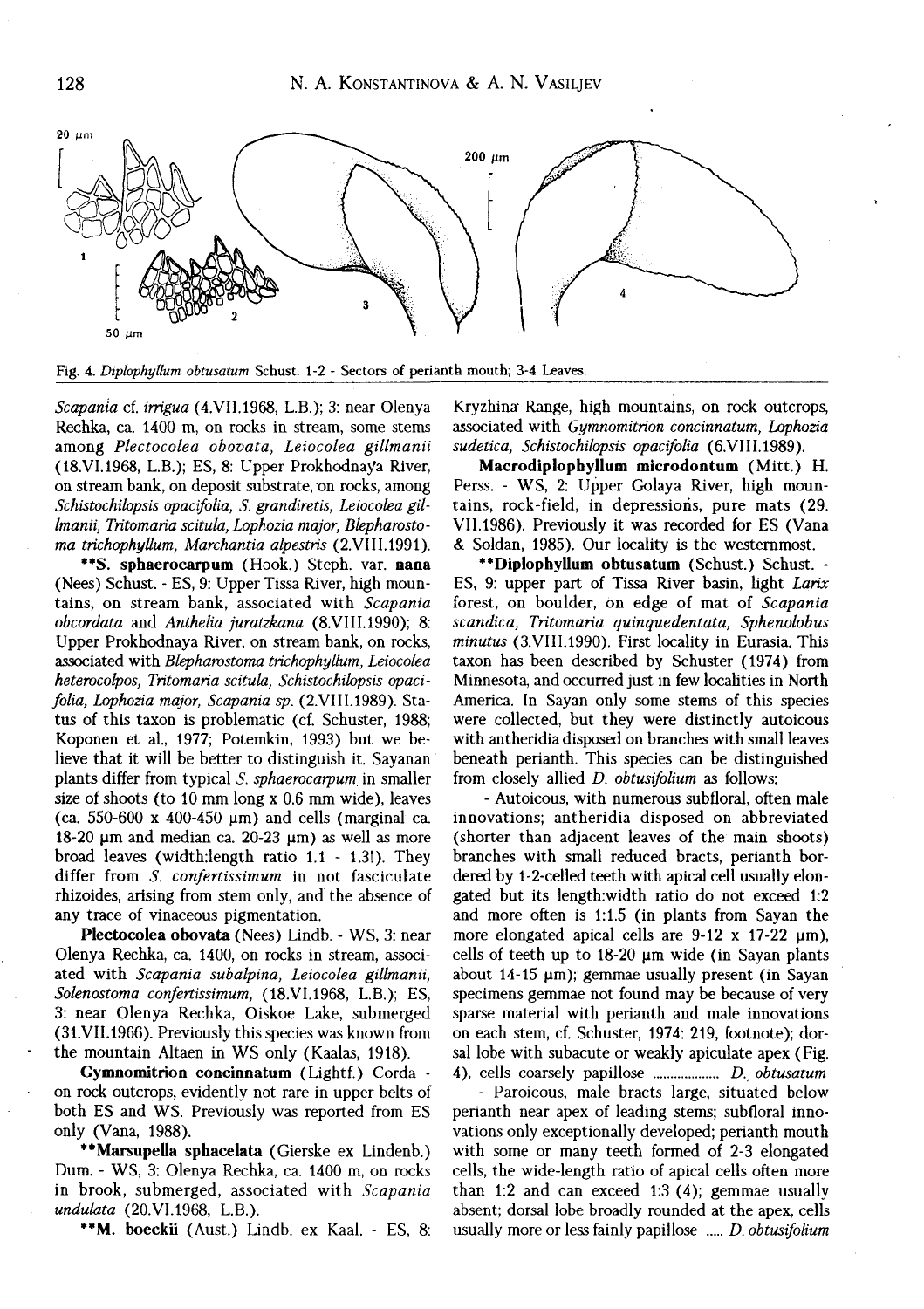**\*D. obtusifolium** (Hook.) Dum. - WS, 2: Lower Golaya River, on rock outcrops in shade, several stems among *Sphenobbus minutus* (17.VII.1986).

**\*Scapania apiculata** Spruce - ES, 7: dark coniferous forest, on log, associated with *Crossocalix hellerianus, Cephabzia connivens, Calypogeia suecica, Ptilidium pulcherrimum* (13.VII.1989). The second locality in Asia, the first one is in surroundings of Baikal Lake (Vana, 1988). Some plants with anteridia; the only one shoot with very small  $(9-11 \mu m)$  onecelled red gemmae was found in our collections. Leaf cells with characteristic very coarse bulding trigones.

**\*S. crassiretis** Bryhn - WS, 2: Malaya Golaya River mouth, ca. 1100 m, at river bank, on rocks, associated with *S. rufidula* and *Tritomaria exsecta*  (26.VII.1990); Lower Golaya River, on cliff, associated with *Sphenobbus minutus* and *Diplophyllum obtusifolium* (17.VII.1986); ES, 9: Upper Tissa River, high mountains, rock-field, on rocks covered with humus, associated with *S. spitsbergensis, Tritomaria quinquedentata* (10.VIII.1990).

**S. cuspiduligera** (Nees) K. Muell. - ES, 8 : Kryzhina Range, high mountains, in cliff crevices, mixed with *Blepharostoma trichophyllum, Leiocolea gillmanii, Preissia quadrata* (6.VIII.1989); WS, 5: Bolshoi On River, ca. 1050 m, on rocks at river bank (14.VII.1968, L.B.). Previously was recorded from ES (Vana, 1988).

**\*\*S. gymnostoraophila** Kaal. - ES, 1: Mana River, . near Cordon Berdy, dark coniferous forest, on rocks, several shoots scattered among *Amphidium lapponicum*  (4.VIII.1985).

\*\* **S. kaurinii** Ryan - ES, 9; Upper Tissa River, high mountains, rock-field, on rocks covered with humus, associated with *S. spitsbergensis* and *Tetralophozia setiformis* (10. VIII. 90). The record of this rather rare and poorly known taxon in Sayan is of great interest. According Schuster (1974), many records of *S. kaurinii* from America are doubtful. In our specimens some clearly paroicous plants were found. They are characterized also by lobulate-ciliate perianth mouth, typical *"kaurinii"* shape of leaves, small trigones of cells, mostly two-celled, greenish mixed with purple gemmae averaging  $17-20 \times 20-29 \mu m$ .

**\*\*S. obcordata** (Berggr.) S. Arnell - ES, 9: Upper Tissa River, high mountains, on stream bank, associated with *Solenostoma sphaerocarpum* var. *nana*  and *Anthelia juratzkana* (8.VIII.1990).

**\*\*S. paludicola** Loeske et K. Muell. - WS, 4: Upper Karasu River, ca. 1850 m, swampy meadow, near pool (6.VII.1968, L.B.).

**\*S. rufidula** Warnst. - WS, 2: Malaya Golaya River mouth, ca.11OO m, on rocks at stream bank, associated with *Scapania crassiretis* (26.VII.1986); Lower Malaya Golaya River, on deposit substrate on rocks at river bank (17.VII.1986); 3: Olenya Rechka, rock-field, on rocks covered with humus, mixed with *Tritomaria quinquedentata* (20.VI.1968, L.B.).

\*S. scandica (H. Arnell et Buch) Macv. f. **parvifolia** (Warnst.) Schljak. - ES, 9: Upper Tissa River, *Larix sibirica + Pinus sibirica* light forest, on humus on boulder, associated with *Schistochibpsis opacifolia, Blepharostoma trichophyllum, Sphenolobus minutus*  (14.VIII.1990 ); *Pinus sibirica* light forest, on fine soil layer on boulder, mixed with *Cephabzia bicuspidata* (4.VIII.1990); light *Larix* forest, on rocks, associated with *Dipbphyllum obtusatum, Tritomaria quinquedentata, Sphenobbus minutus* (3.VIII.1990); ES, Saryg-Sen, ca. 750 m, in spruce forest *(Picea obovatd),*  on decaying stump, mixed with *Lophocolea heterophylla* (24.VII.1968, L.B.).

**\*S. sphaerifera** Buch et Tuomik. - WS, 2: Malaya Golaya River mouth, ca. 1100 m, *Pinus sibirica*  forest, on boulder, in one specimen mixed with *Andreaea rupestris* and *Sphenobbus minutuis,* in another - several stems with perianths, mixed with *Andreaea rupestris, Tritomaria exectiformis, Sphenobbus saxicola* (26.VII.1986).

\*S. **spitsbergensis** (Lindb.) K.Muell. - WS, 2: Malaya Golaya River mouth, ca. 1100 m, on rocks at river bank, associated with *Tritomaria execta*  (26.VII.1986); 3: Olenya Rechka, ca. 1400 m, rockfield, on rocks covered with humus, associated with *Gymnomitrion concinnatum, Marsupella emarginata, Blepharostoma trichophyllum, Tritomaria quinquedentata, Barbibphozia hatcheri* (20.VI.1968, L.B.); ES, 9: Upper Tissa River Basin, high mountains, rockfield, on rocks covered with humus, mixed with *Cephalozia bicuspidata, Leiocolea heterocolpos* or *Barbilophozia hatcheri, Marsupella emarginata, Tetrahphozia setiformis, Gymnomitrion concinnatum, Tritomaria quinquedentata* (10.VIII.1990).

**\*S. subalpina** (Nees ex Lindenb.) Dum. - WS, 3: Olenya Rechka, ca. 1400 m, on rocks in river bed, plants with perianths and sporophytes, mixed with *Plectocolea obovata, Leiocolea gillmanii, Solenostoma confertissimum* (18.VI.1968, L.B.); ES, 8: Wala Range, timberline, brook bank, with *Marchantia alpestris*  (7.VIII.1990); 9: Upper Tissa River basin, *Larix* forest, brook bank, on fine soil layer on rocks (9.VIII.1990); Upper Tissa River, brook bank, with *Tritomaria quinquedentata, Blepharostoma trichophyllum, Leiocolea heterocolpos, Lophozia major*  (14.VIII.1990).

**\*S. uliginosa** (Lindenb.) Dum. - ES, 9: Upper Tissa River, stream bank in light *Larix* forest, with 5. *subalpina, Blepharostoma trichophyllum* var. *brevirete, Lophozia major, Tritomaria quinquedentata, Leiocolea heterocolpos* (14.VIII.1990).

**S. undulata** (L.) Dum. - WS, 3: Olenya Rechka, ca. 1400 m, on rocks in brook, submerged, mixed with *Marsupella sphacelata* (20.VI.1968, L.B.). Pre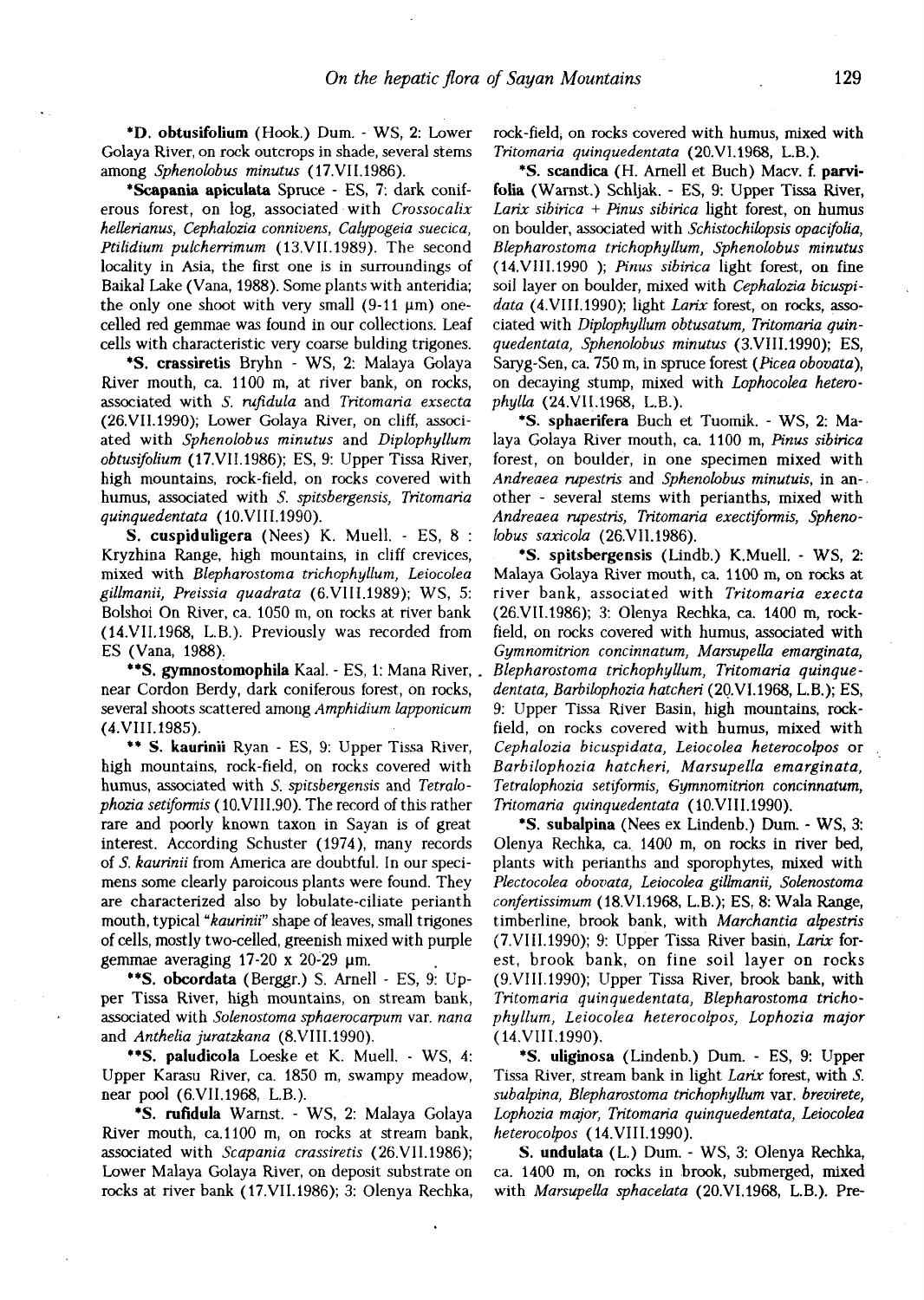viously was recorded for ES (Vana, 1988).

**\*Mannia fragrans** (Balb.) Frye et Clark - ES, 1: Mana River, Khaidynka, on cliff (3.VIII.1985).

**Pressia quadrate** (Scop.) Nees ES, 8: Kryzhina Range, high mountains, in cliff crevices, with *Scapania cuspiduligera, Blepharostoma trichophyllum, Leiocolea gillmanii* (6.VIII.1989). Previously was known from WS (Vasiljev, 1992).

**\*\*Marchantia alpestris** (Nees) Burgeff: ES, 8: Upper Prokhodnaya River, river bank, on deposit substrate on rocks, associated with *Schistochilopsis opacifolia, S. grandiretis, Leiocoka heterocolpos, Tritomaria scitula, Solenostoma confertissimum, Lophozia major, Blepharostoma trichophyllum* (2.VIII.1991), and Wala Range, timberline, brook bank, mixed with *Scapania subalpina* (7.VIII.1989).

### **DISCUSSION**

Most of the species listed above are more or less common hepatics. Many of them have hypoarctomontane distribution *(Leiocolea gillmanii, L. bantriensis, L. alpestris, Lophozia sudetica, Tritomaria scitula, Scapania scandica, S. paludicola, S. subalpina).*  Boreal species are fewer *(Riccardia latifrons, CephalozieUa divaricata, Gymnocoka inflata)* as well as arctoalpine species *(Pkurocladula albescens, Schistochilopsis opacifolia)* and montane hepaticae *(Jungermannia pumila).* One of the new for Sayan records is believed to be a cosmopolitan species *(Aneura pinguis).*  Predominance of hypoarcto-montane species among listed above hepatics may be explained by comparatively poorly explored upper belt of the Sayans.

However, besides these common species there were found several hepatics having sporadic distribution in the world *(Schistochilopsis grandiretis, Diplophyllum obtusifolium, Scapania spitsbergensis, S. kaurinii, Lophozia major, Calypogeia suecica).* 

The recent discovery in Sayans of some hepatics change considerably their phytogeographical patters. So, some species *(Nardia geoscyphus, Marsupella sphacelata, M. boeckii, Scapania undulata)* previously were reported as oceanic species (Schljakov, 1981). *Orthocaulis floerkei* was known as "species with a rather disjunct, suboceanic distribution in the Northern Hemisphere: Europe, western and eastern North America and two locations in the Far East..." (Gradstein & Vana, 1987). However it appears to be widespread in Sayan and evidently in the whole South Siberia. Saccobasis polita and Plectocolea obovata were known earlier as European-American species (Schljakov, 1980, 1981).

Of the special interest is the repeated collection of *Scapania sphaerifera* in the Western Sayan; earlier it was reported for Eastern Sayan (Vana & Soldan, 1987). Collections of *Macrodiplophyllum microdontum*  and *Scapania rufidula,* rather rare eastern asiatic species in Western Sayan are the most western localities for both of them.

The remarkable record is the little known species *Diplophyllum obtusatum,* previously known from North America only.

A number of hepatics were found to be much more widespread in Sayans than it was previously known: *Lophozia longiflora, L. confertifolia, Cephalozia pleniceps, lunulifolia, leucantha, Obtusifolium obtusum, Schistochilopsis incisa, Orthocaulis kunzeanus, Marsupella emarginata, Mylia taylorii.* They were recorded from one or two localities, but in fact appears to be not rare in both Western and Eastern Sayan.

Combining all available data, the flora of Hepaticae of Sayan Mts. includes 127 species. Certainly, it is not a limit, and further investigations will reveal many rare and interesting hepatics.

## THE LIST OF HEPATICS OF SAYAN MTS.

(! - species revised by the senior author)

- *Anastrophyllum michauxii* (F.Web.) Buch !
- *Aneura pinguis* (L.) Dum.!
- *Anthelia juratzkana* (Limpr.) Trev.!

*Apometzgeria pubescens* (Schrank) Kuwah. (Vasiljev, 1992)

- *Amelha fennica* (Gott.) Lindb.!
- *Asterella saccate* (Wahlenb.) Evans (Vasiljev, 1992)
- *Barbilophozia barbata* (Schmid. ex Schreb.) Loeske !
- *B. hatcheri* (Evans) Loeske !
- *B. lycopodioides* (Wallr.) Loeske !
- *Bazzania bidentula* (Steph.) Steph.!
- *B. tricrenata* (Wahlenb.) Lindb. (Vasiljev, 1992)
- *Blasia pusilla* L. (Vana, 1988)

*Blepharostoma trichophyllum* (L.) Dum. ! var. *brevirete* Bryhn et Kaal. !

- *Calypogeia integristipula* Steph. !
- *С. muelleriana* (Schiffn.) K.Muell. (Vasiljev, 1992)
- *С.neesiana* (C.Mass. et Carest.) K.Muell. (Vasiljev, 1992)
- *C.. suecica* (H.Arnell et J.Perss.) K.Muell. !
- *Cephalozia bicuspidata* (L.) Dum. !
- *С.connivens* (Dicks.) Lindb.!
- *С.leucantha* Spruce !
- *C.. lunulifolia* (Dum.) Dum. !
- *С.pleniceps* (Aust.) Lindb. !
- *Cephahziella arctogena* (Schust.) Konst. !
- *C. divaricata* (Sm.) Schiffn. !
	- var. *scabra* (M.A.Howe) S.Arnell !
- *С.subdentata* Warnst. !
- *Chiloscyphus polyanthos* (L.) Corda (Vasiljev, 1992)
- *С.pallescens* (Ehrh. ex Hoffm.) Dum. (Vasiljev, 1992)
- *Conocephahim conicum* (L.) Und. (Savicz-Ljubitskaya, 1961; Vasiljev, 1992)
- *Crossocalyx hellerianus* (Nees ex Lindenb.) Meyl. !
- *Crossogyna autumnalis* (DC.) Schljak. !
- *Diplophyllum obtusatum* (Schust.) Schust. !
- *D. obtusifolium* (Hook.) Dum. !
- *D. taxifohum* (Wahlenb.) Dum. !
- *Frullania bolanderi* Aust. (Vana & Soldan, 1985; Vasilev, 1992)
- *F. davurica* Hampe (Vana, 1988; Vasiljev, 1992)
- *F. dilatata* (L.) Dum. (Vana, 1988; Vasiljev, 1992)
- *F. koponenii* Hatt. (Vana *&* Soldan, 1985)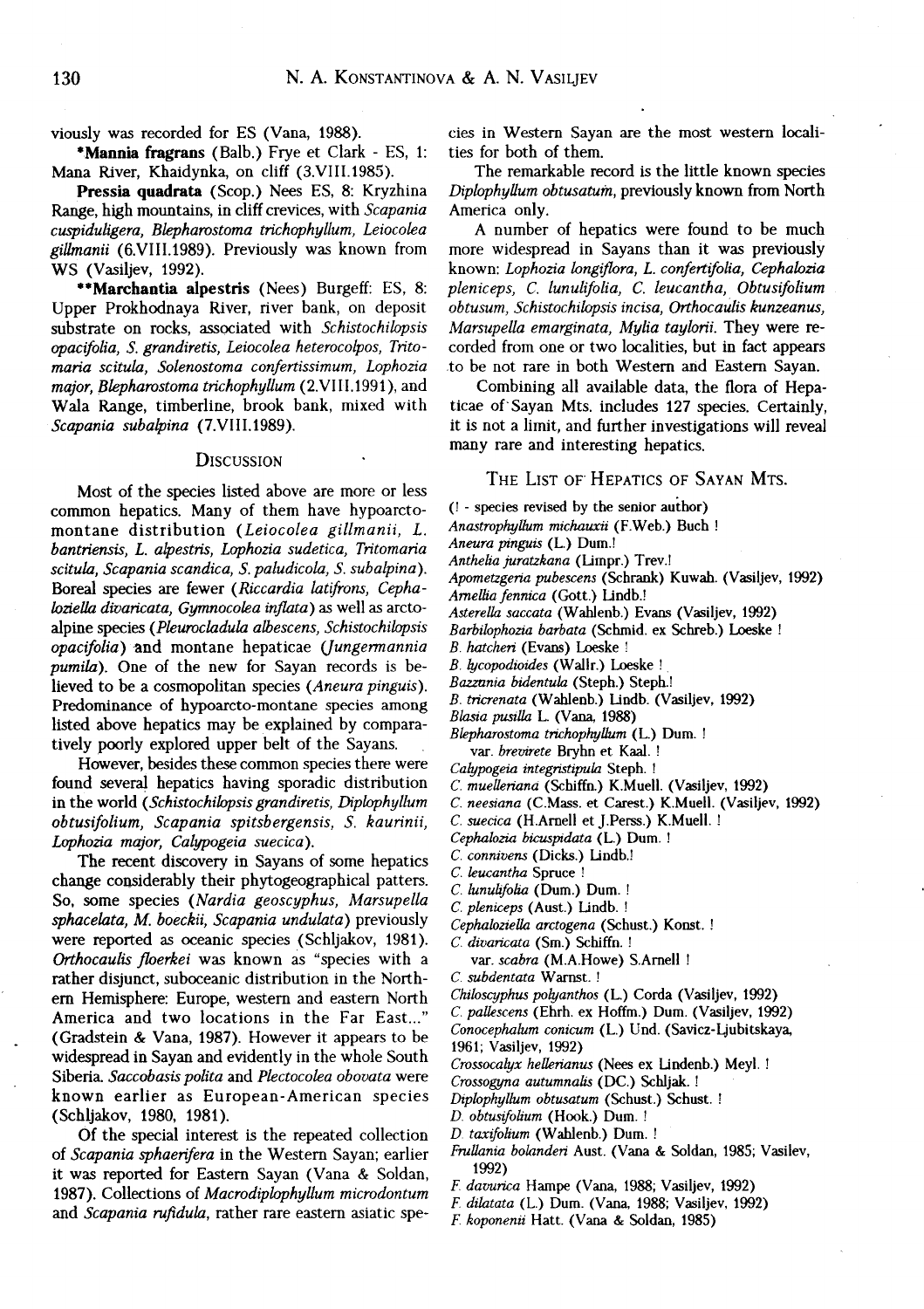*0. quadrilobus* (Lindb.) Buch !

*F.* cf. *nisquallensis* Sull. ! *F. parvistipula* Steph. (Vana & Soldan, 1985) *Gymnocolea inflata* (Huds.) Dum. ! *Gymnomitrion concinnatum* (Lightf.) Corda ! *G.. corallioides* Nees ! *Herbertus aduncus* (Dicks.) S. Gray (Vana,1988; Vasiljev, 1992) *Isopaches bicrenatus* (Schmid. ex Hoffm.) Buch ! *Iwatsukia jishibae* (Steph.) Kitag. ! *Jungermannia pumila* With. ! *Leiocoka alpestris* (F.Web.) Isov. ! *L. bantriensis* (Hook.) Joerg. ! *L. gillmanii* (Aust.) Evans. ! *L. heterocolpos* (Thed. ex Hartm.) Buch ! *Lepidozia reptans* (L.) Dum. I *Liochlaena subulata* (Evans.) Schljak. (Vasiljev, 1992) *Lophocolea heterphytta* (Schrad.) Dum. ! *L. minor* Nees ! *Lophozia confertifoha* Schiffn. ! *L. excisa* (Dicks.) Dum. ! *L. longidens* (Lindb.) Macoun ! *L. longiflora* (Nees) Schiffn. ! *L. major* (CJens.) Schljak. ! *L. sudetica* (Nees ex Hueb.) Grolle ! *L. ventricosa* (Dicks.) Dum. ! *L wenzelii* (Nees) Steph. (Vana, 1988; Vasiljev, 1992) *Macrodiphphyttum miavdotum* (Mitt.) H.Perss. ! *Mannia fragrans* (Balb.) Frey et Clark ! *M. pilosa* (Horn.) Frey et Clark (Vana, 1988) *M. sibirica* (K. Muell) Frey et Clark (Vasiljev, 1992) *Marchantia alpestris* (Nees) Burgeff! *M. polymorpha* L. ! *Marsupella boeckii* (Aust.) Lindb. ex Kaal. I. *M. emarginata* (Ehrh.) Dum. ! . *M. revolut* (Nees) Dum. (Vana, 1988) *M. sphacelata* (Gieseke ex Lindenb.) Dum. ! *Metzgeria furcata* (L.) Dum. (Vasiljev, 1992) *Mylia anomala* (Hook.) S. Gray (Vasiljev, 1992) *M. taylori* (Hook.) S. Gray ! *Nardia geoscyphus* (De Not.) Lindb. ! *Obtusifohum obtusum* (Lindb.) S.Arnell ! *Odontoschisma denudatum* (Mart.) Dum. (Vana, 1988) *O. elongation* (Lindb.) Evans (Vasiljev, 1992, doubtful record) *Orthocaulis attenuatus* (Mart.) Evans ! *O floerkei* (F.Web. et Mohr) Buch ! O*. kunzeanus* (Hueb.) Buch !

*Реllia neesiana* (Gott.) Limpr. ! *Plagiochila porelloides* (Torrey ex Nees) Lindenb.! *Plectocolea obovata* (Nees) Lindb. 1 *P. hyahna* (Lyell) Mitt. (Krasnoborov, Vasiljev, 1986) *Pleurocladula albescens* (Hook.) Grolle ! *Porella gracilllima* Mitt. (Vana, 1988) *P. platyphytta* (L) Pfeiff. ! *Preissia quadrata* (Scop.) Nees ! *Ptilidium ciliare* (L) Hampe ! *P. pulcherrimum* (G.Web.) Vain. ! *Radula complanata* (L) Dum..! *Reboulia hemisphaerica* (L) Raddi (Savicz-Ljubitskaya, 1961; Vasiljev, 1992) *Riccardia latifrons* (Lindb.) Lindb. ! *Ricciocarpos nutans* (L.) Corda (Savicz-Ljubitskaya, 1961) *Riccia bifurca* Hoffm. (Vasiljev, 1992) *Saccobasis pohta* (Nees) Buch ! *Scapania apiculata* Spruce 1 *S. crassiretis* Bryhn ! *S. cuspidukgera* (Nees) K.Muell. Г *S. gymnostomopkUa* Kaal. ! *S. hirosakiensis* Steph. ex K.Muell. (Vana & Soldan, 1985) *S. irrigua* (Nees) Nees ! *S. kaurinii* Ryan ! *S. obcordata* (Berggr.) S. Arnell ! *S. paludicola* Loeske et K.Muell. ! *S. rufidula* Wamst. ! 5. *scandica* (H.Arnell et Buch) Macv. ! *S. sphaerifera* Buch et Tuomik. ! *S. spitsbergensis* (Lindb.) K.Muell. ! 5. *subalpina* (Nees ex Lindenb.) Dum. ! 5. *uliginosa* (Lindenb.) Dum. ! 5. *undulata* (L.) Dum. ! *Schistochilopsis grandiretis* (Lindb.) Konst. ! *S. incisa* (Schrad.) Konst. ! *S. opacifolia* (Meyl.) Konst. ! *Solenostoma confertissimum* (Nees) Schljak. ! 5. *gracillimum* (Sm.) Schust. f. *crenulatum* (Mitt.) Schust. (Krasnoborov & Vasiljev, 1986) 5. *sphaerocarpum* (Hook.) Steph. ! *Sphenohbus minutus* (Schreb.) Berggr. ! 5. *saxicola* (Schrad.) Steph. ! *Tetralophozia setiformis* (Ehrh.) Schljak. ! *Tritomaria execta* (Schmid. ex Schrad.) Loeske ! *T. exectiformis* (Breidl.) Schiffn. ex Loeske !

Excluded taxa

Erroneous identification *Реlli epiphylla Leiocolea badensis Lophozia ascendens*  Sphenolobus cavifolius *Scapania praetervisa Meyl. S. verrucosa Heeg. Marsupella brevissima* 

#### AKNOWLEDGEMENTS

We express our sincerest thanks to Dr. A. Potemkin for valuable comments on the manuscript Corrected identification *Реlli neesiana Lophocolea minor Lophozia ventricosa Different taxa S. gymnostomophyla Macrodiplophyllum microdontium Lophosia sudetica* 

T. *quinquedentata* (Huds.) Dum. ! *T. scitula* (Tayl.) Joerg. !

and to Diane M Bridson for revising the English language of the first version of the manuscript. We are indebted to Dr. R. Schljakov for nomenclatural assistance and T. Belova for inking drawnings.